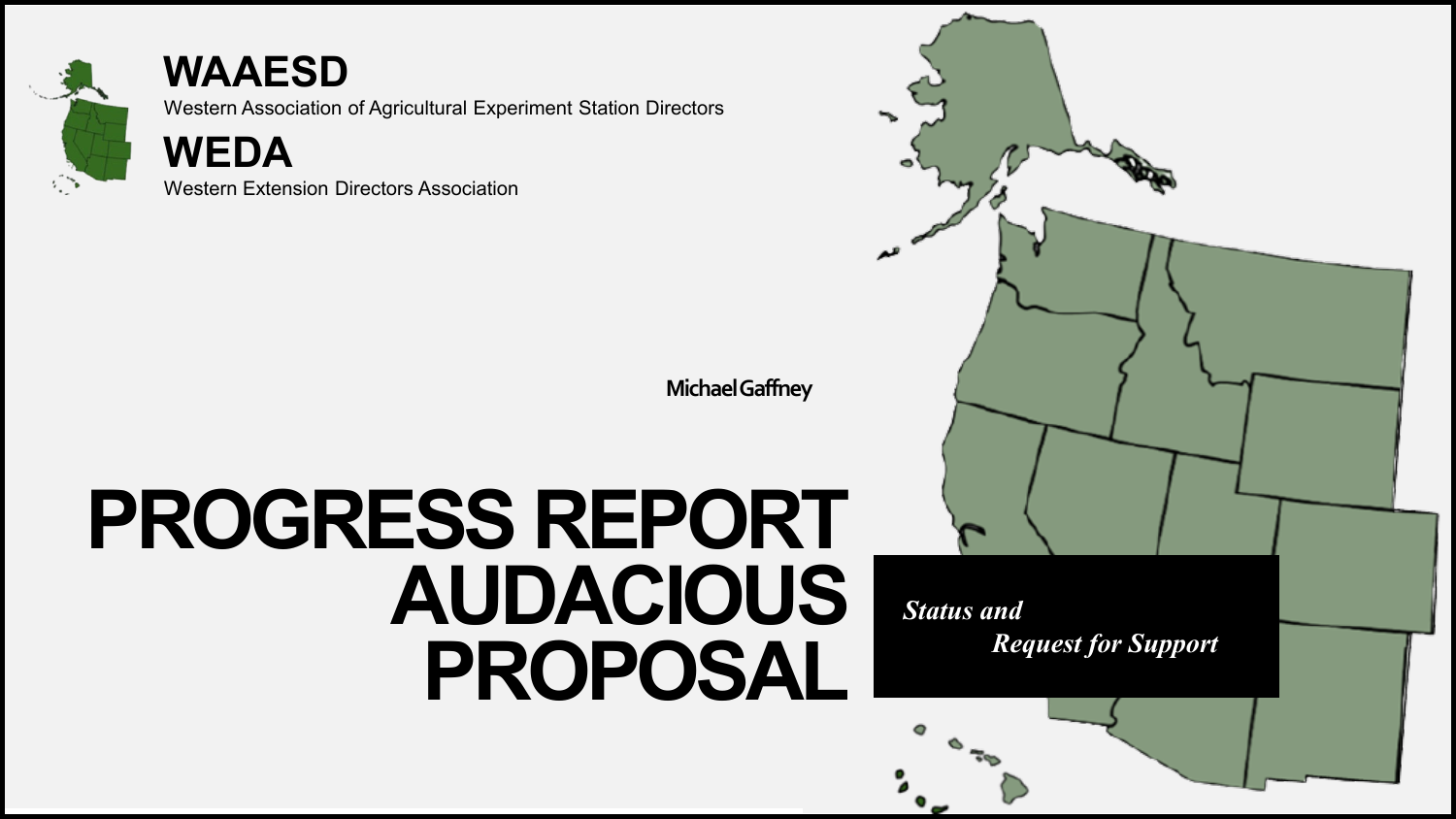## **PART 1 ACTIVITIES**

*What We Did*

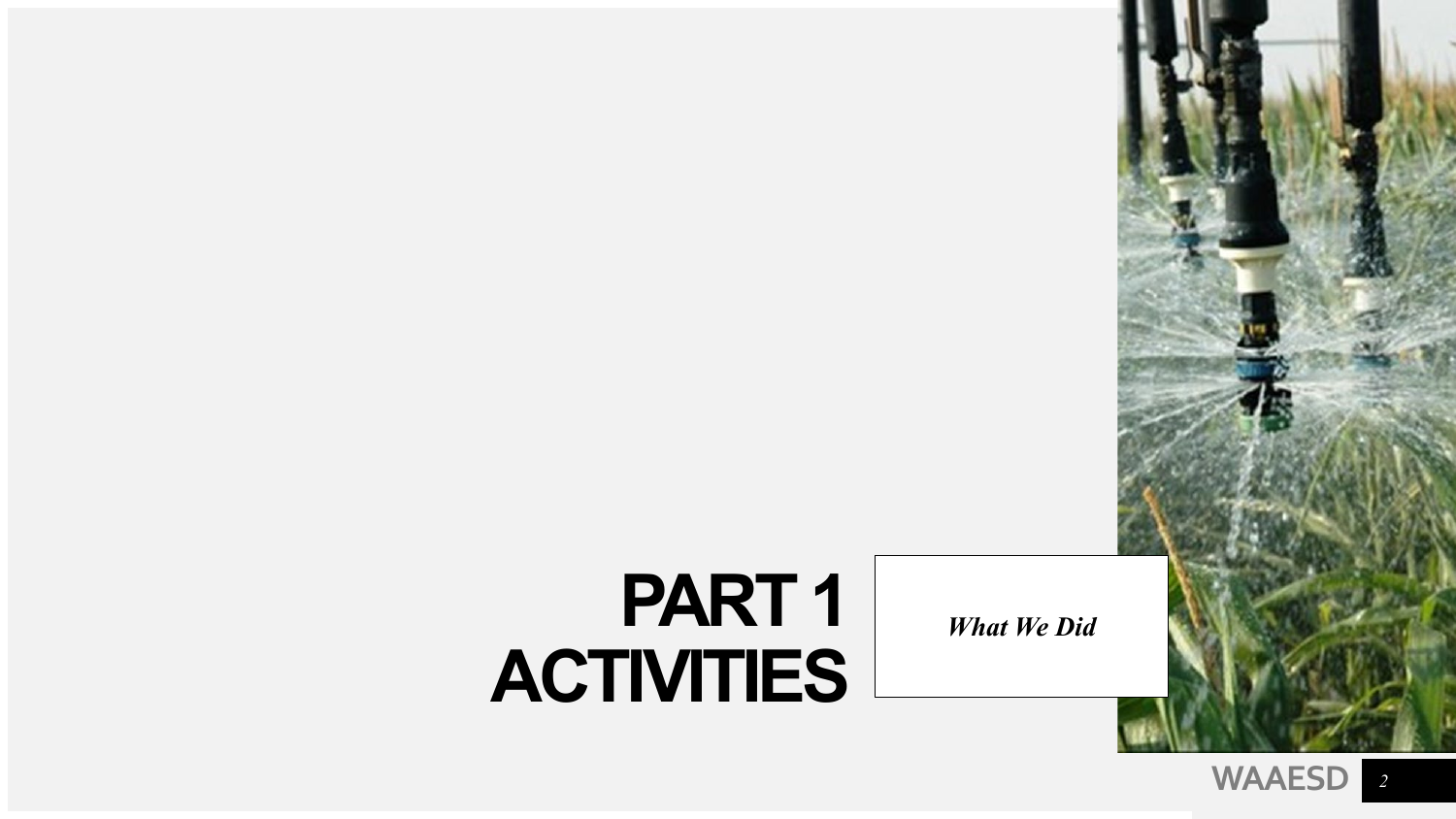### MINI-SUMMIT August 2020

**"…to share information about desired WAAESD work on water security in the Western US…"**

#### **54 Participants**

**Overview of the** *Science Blueprint***, Deputy Under Secretary, USDA**

**200+ ideas brainstormed on stakeholder needs**

#### **At the Mini-Summit:**

- **Attendees self-selected into breakouts organized around themes from the USDA Blueprint (Sustainable Intensification, Environment and Climate Adaptation, and Science Policy Leadership)**
- **Two leaders from each breakout agreed to serve on the leadership team.**
- **We also recruited Lyla Houglum to purposefully include WEDA as a partner.**

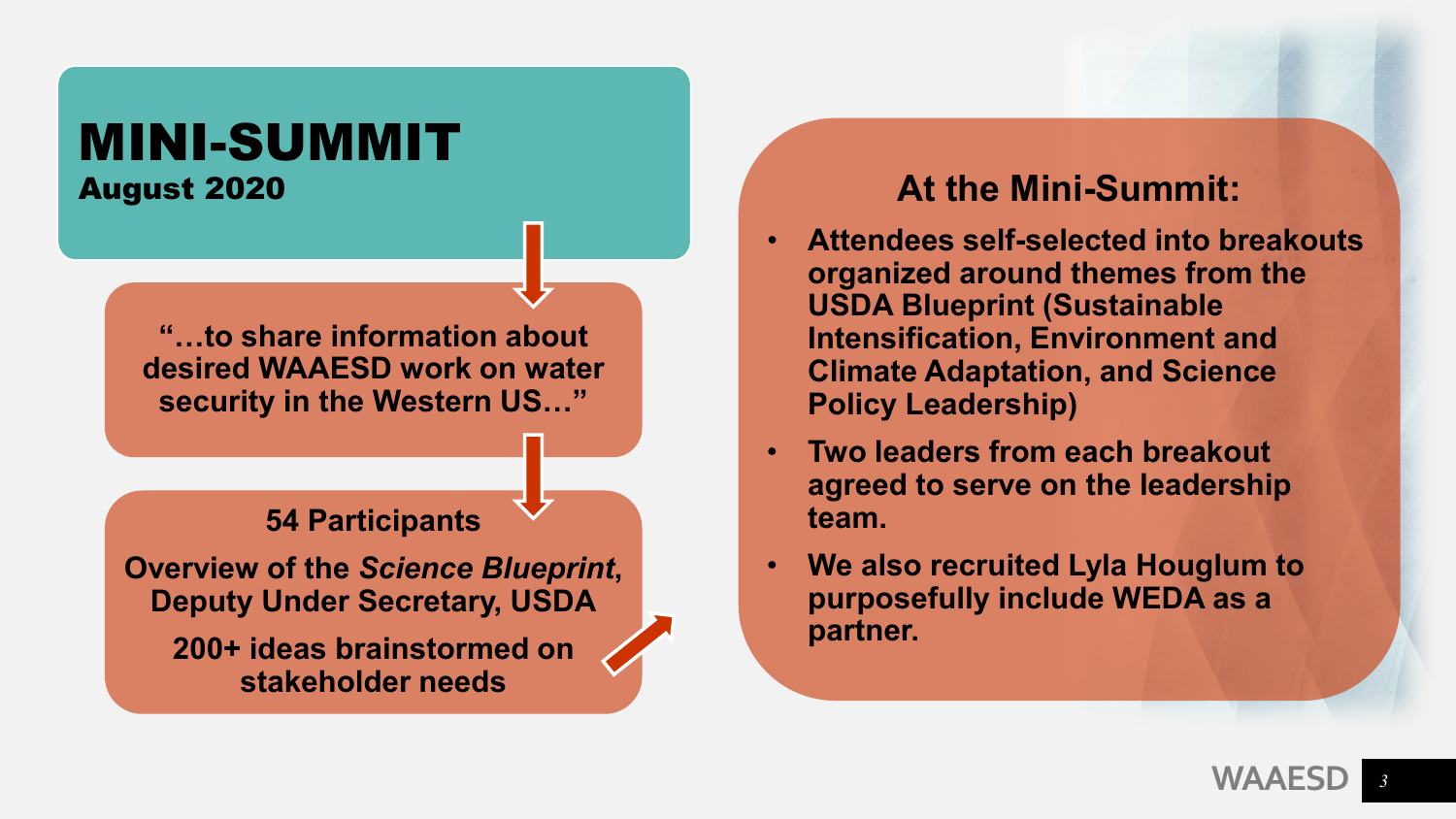## **PART 2 INITIAL STEPS**

*Capitalized on an Opportunity*

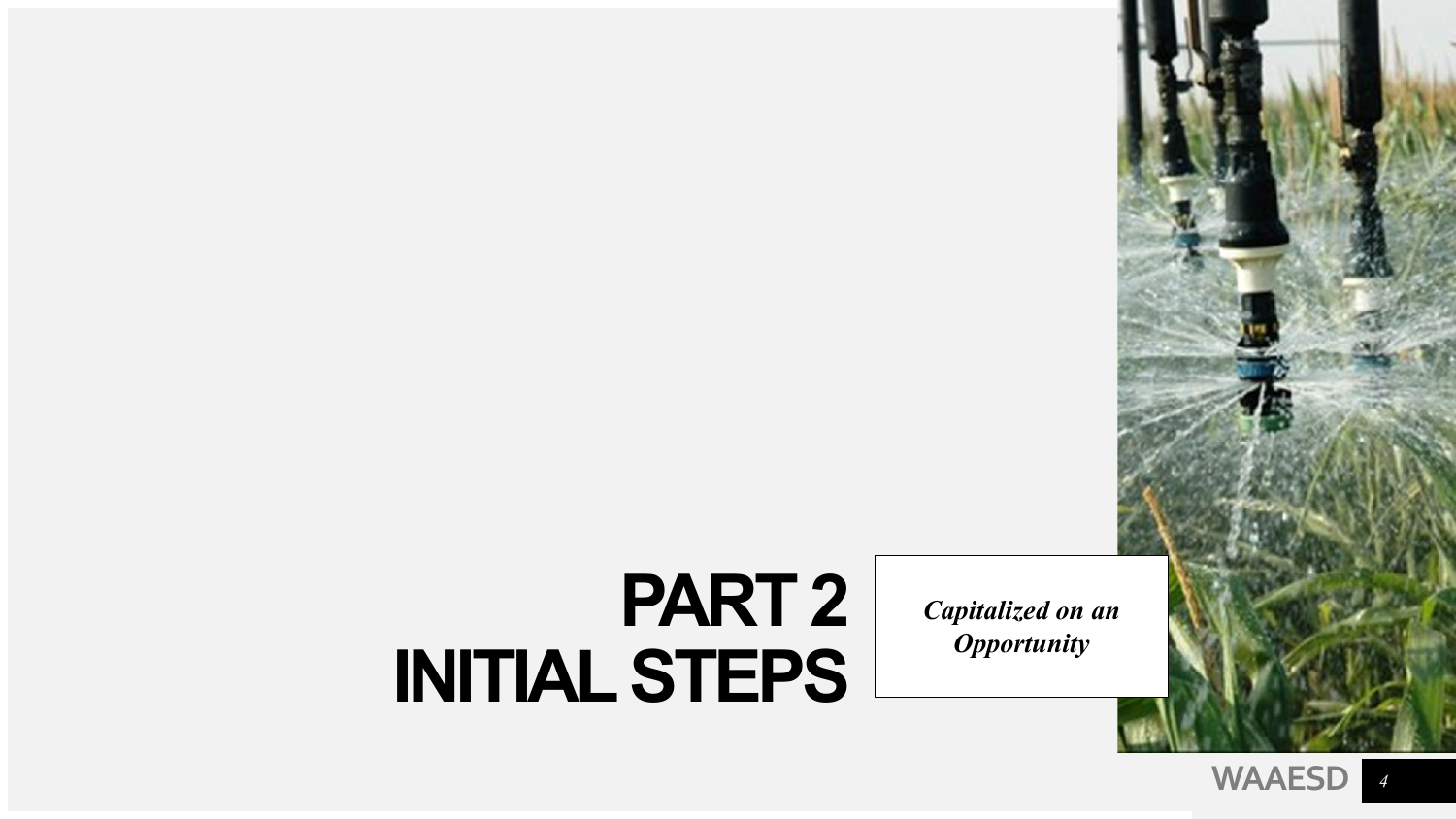### Leadership Team Involvement

**Sam Fernald, Ginger Paige, Robert Heinse, Travis Warziniack, Qin Zhang, Kristi Hansen, Mike Gaffney** 

**LOI to NIFA Integrated Sustainable Agriculture Systems grant to support the Western Water Network** 

#### **Key Stakeholder Groups Identified:**

- **Members of multistate committees hosted by WAAESD.**
- **Leaders and experts at branch stations conducting research on water.**
- **Directors of Water Resource Research Institutes in the West.**
- **Leaders of Climate Hubs located in the West.**
- **Select members of the 1994 LGUs.**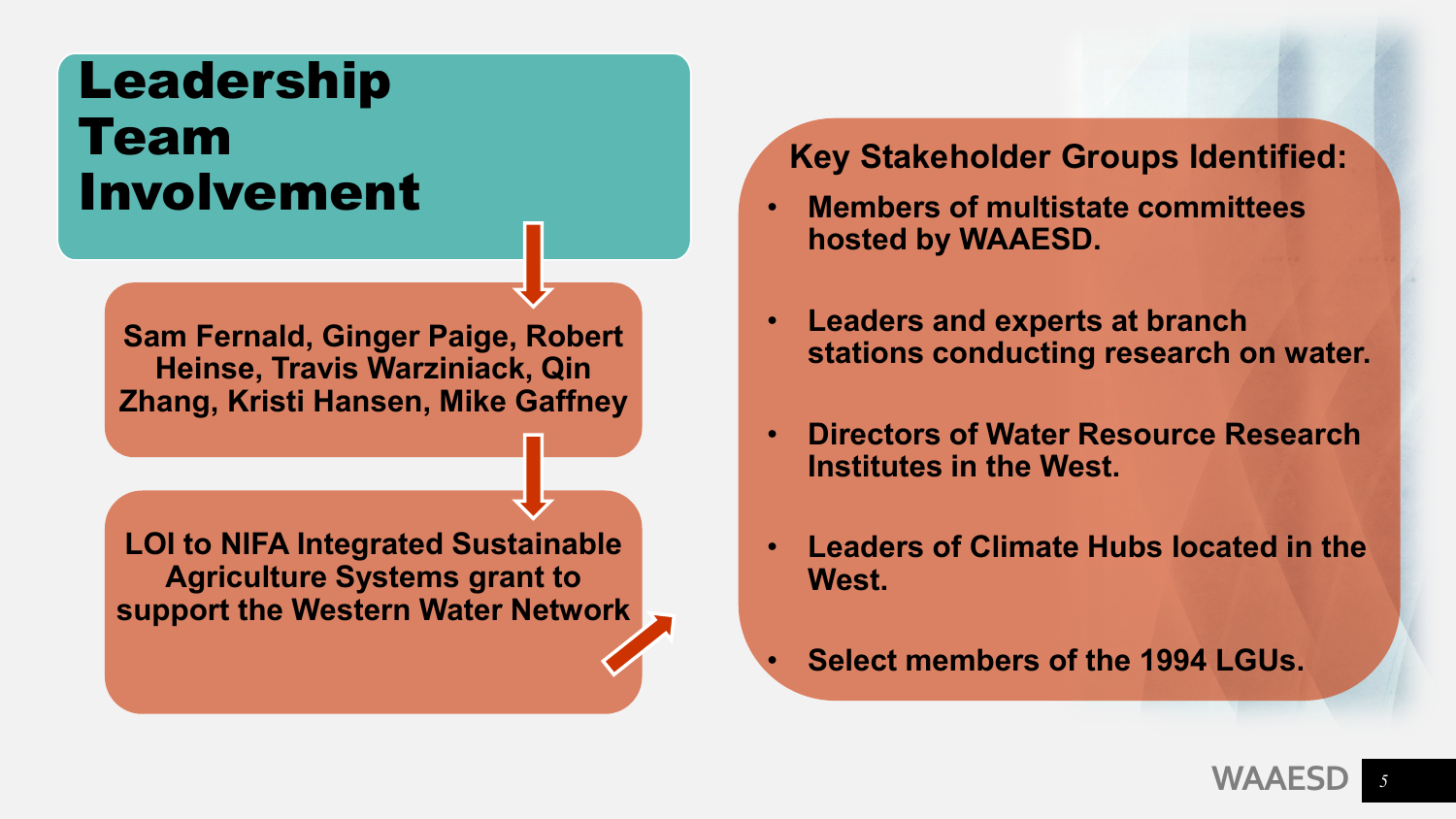## **PART 3 LESSONS LEARNED**

*Our Conclusions*



*6*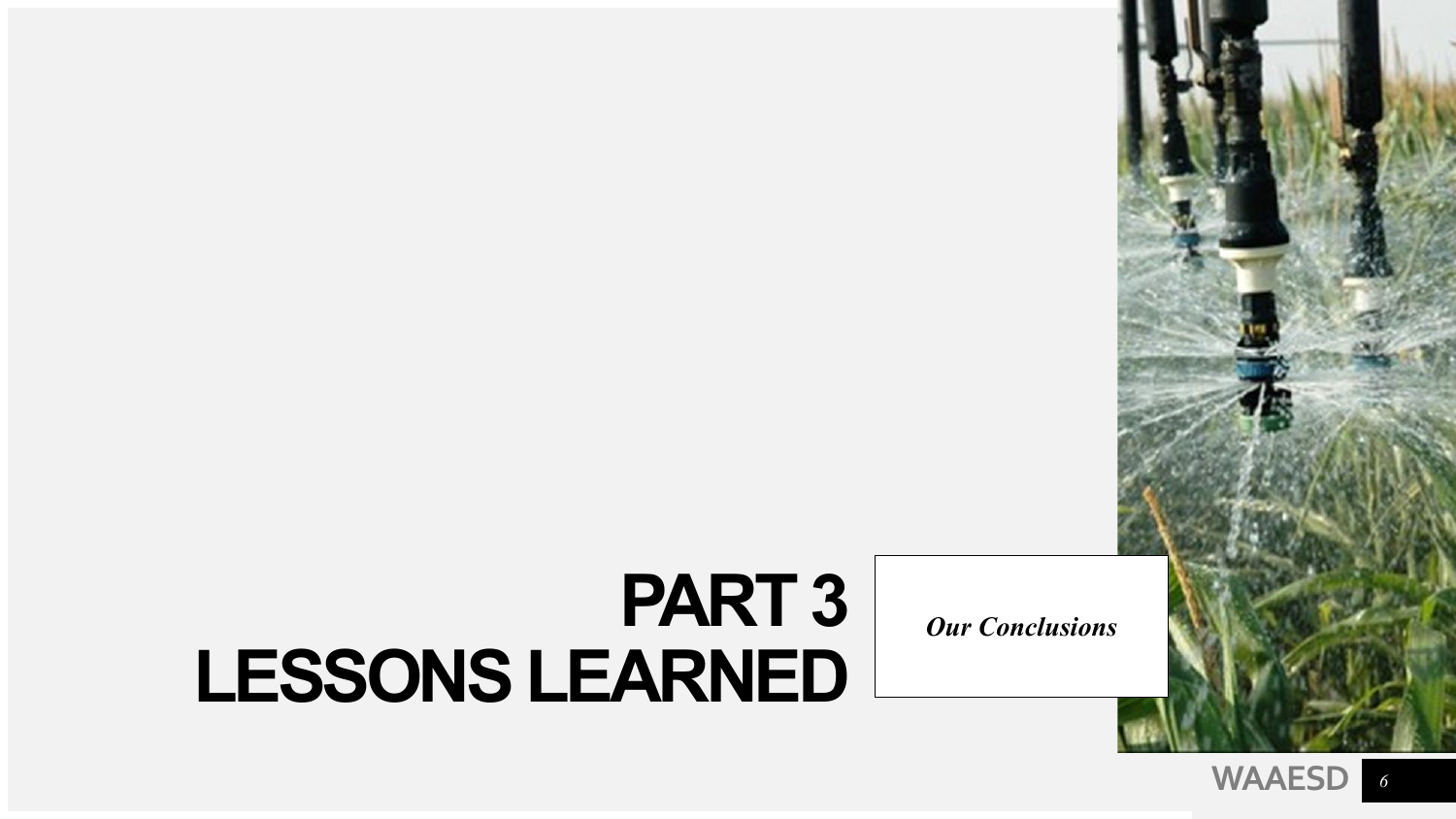### **SYNTHESIS** This Spring

**Four emails "Exciting project coming your way - INVITATION – we need your opinions"**

**What are the significant, regionwide issues you see coming our way over the next 30 years that will affect freshwater security in the West?**

### **Categorization of Results:**

- **Research, Extension or Education Need**
- **Water quantity, quality, equity**
- **Global, regional, local**
- **Groundwater, surface water, coupled**
- **Agricultural, municipal, industrial, ecological use**
- **Data, understanding, synthesis, implementation, communication**
- **Stakeholder involvement**
- **Planning and coordination**

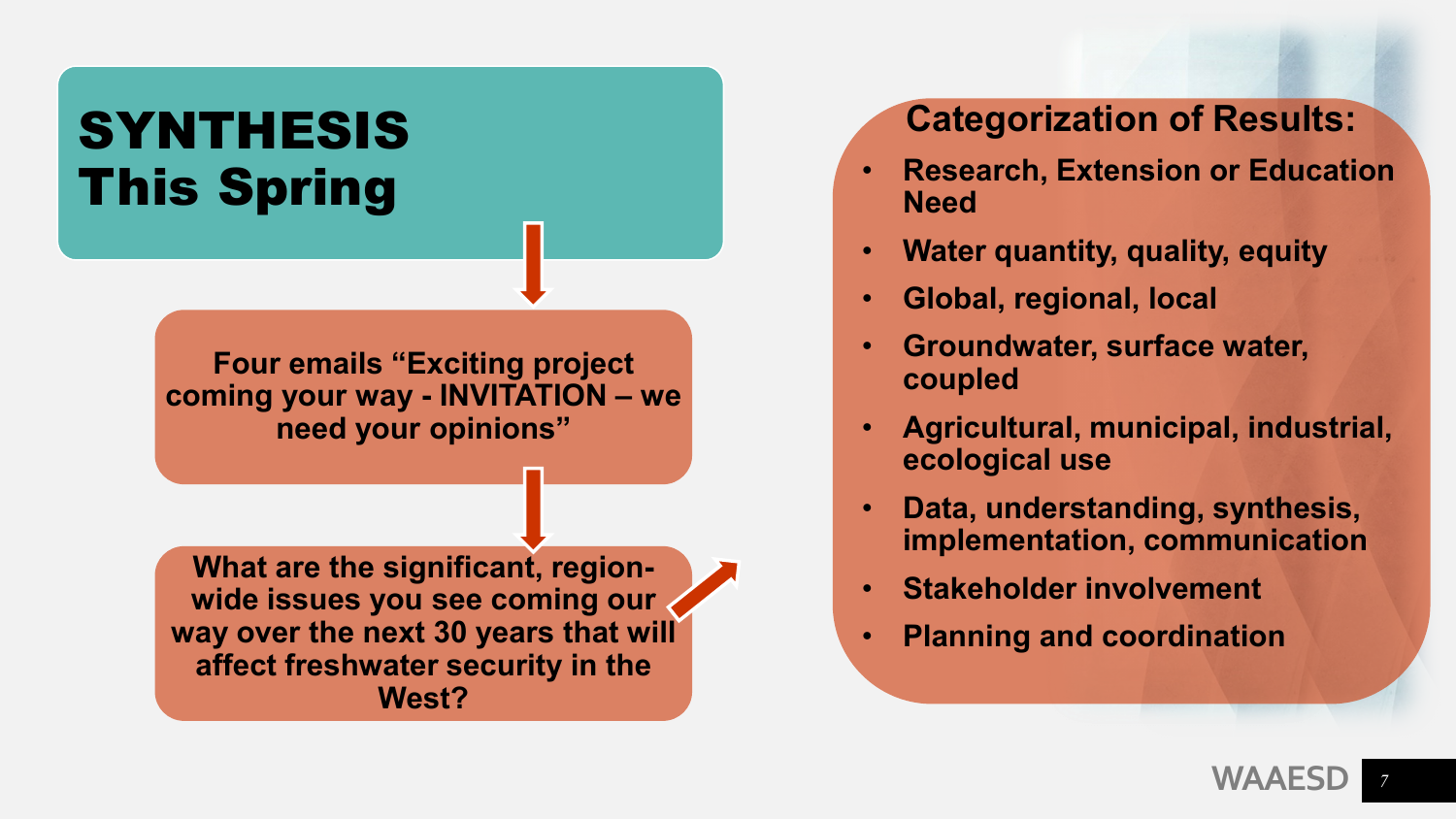### **KEY LESSON LEARNED**

**Great People Doing Great Work Instinct to Cooperate Existing Networks**

*BUT--* **Problems at a New Scale**

- **Geographic**
- **Ecological**
- **Complexity**
- **Urgency**
- **Community**

**How to Connect these Great Networks?**

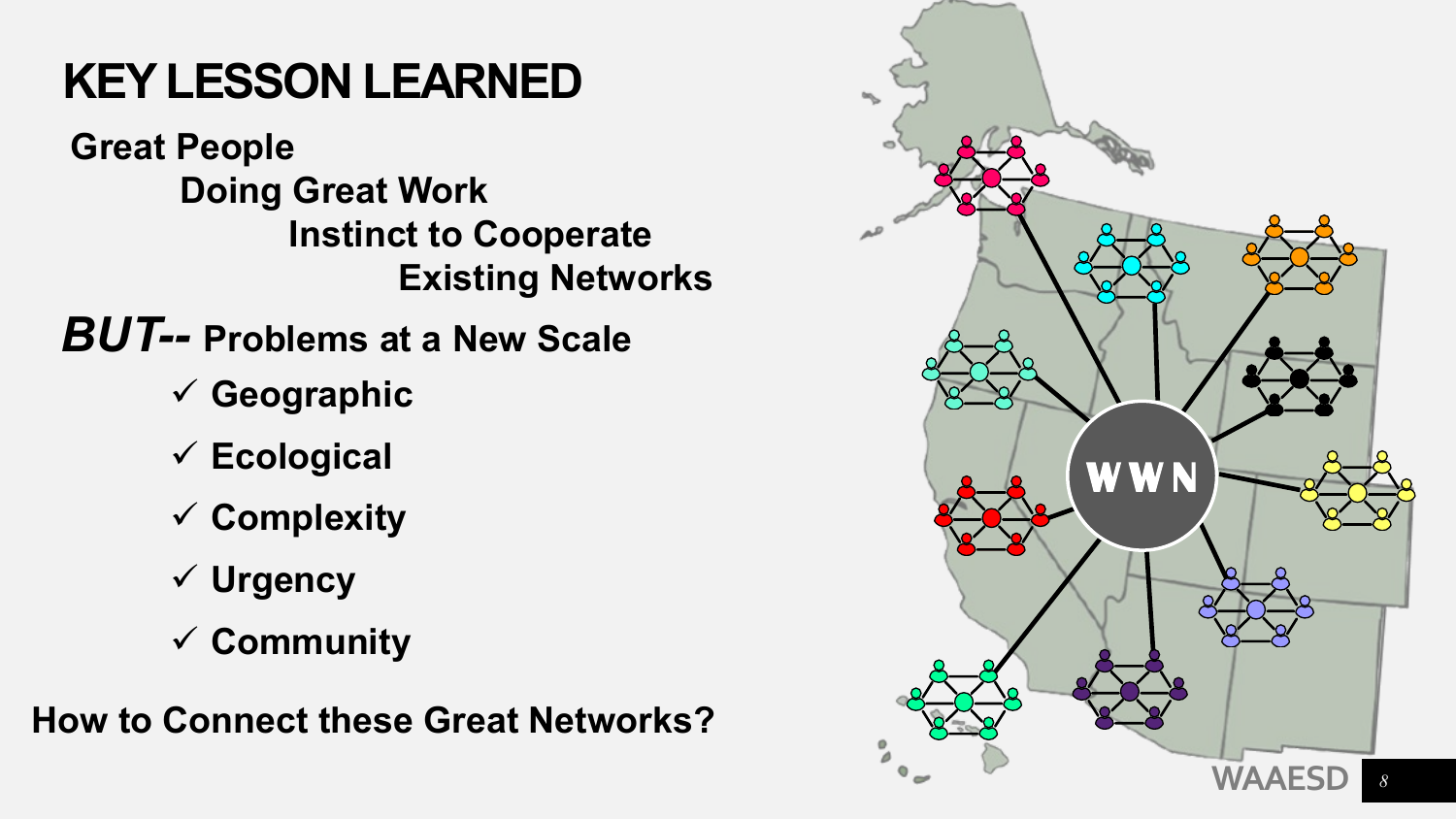## **PART 4 RECOMMENDATIONS**

*Next Steps*

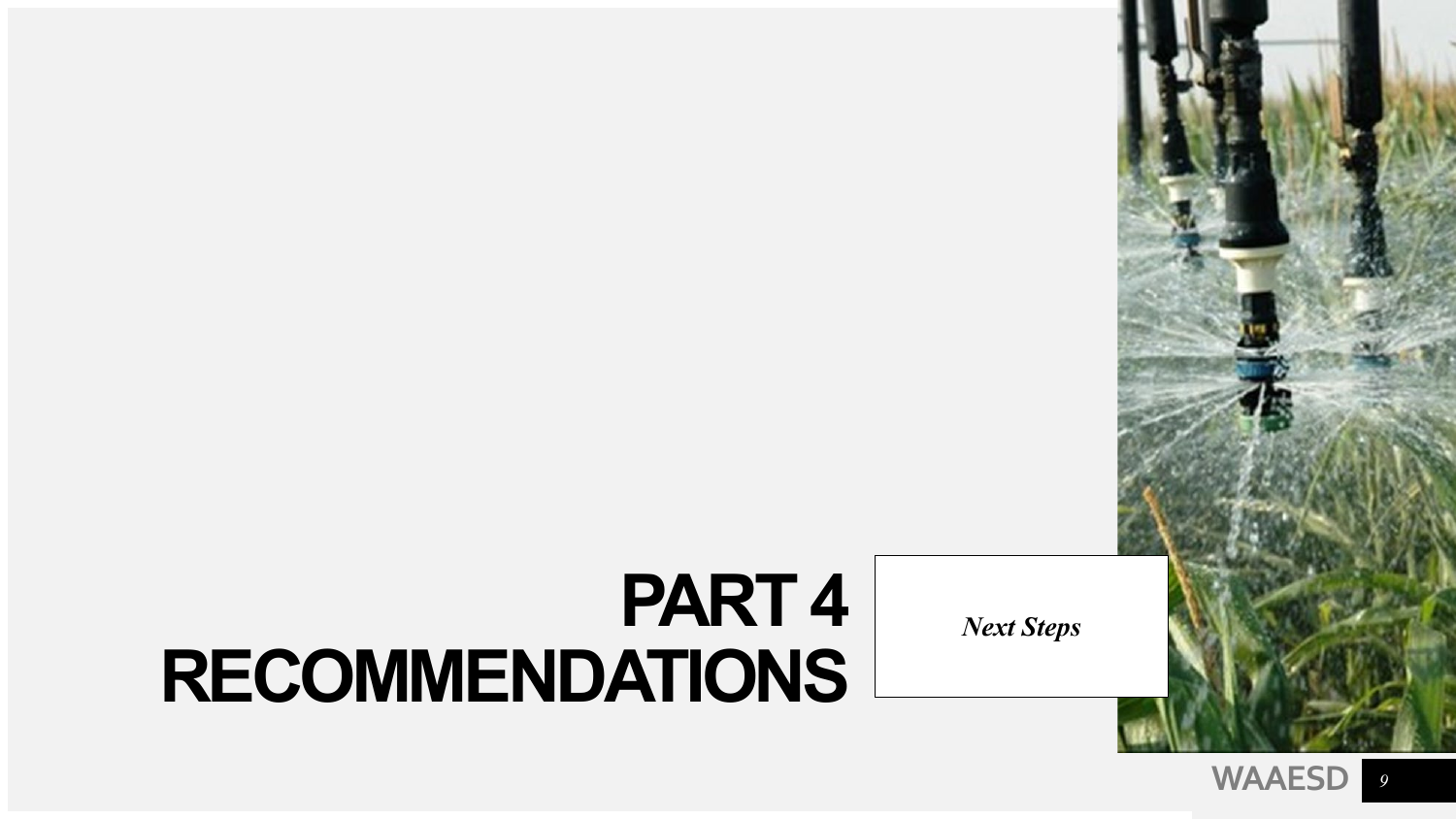### **RECOMMENDATION**

Address New Problems at Scale **By:** 

- **Geographic**
- **Ecological**
- **Complexity**
- **Urgency**
- **Community**
- **Creating a Western Water Network with the mission to connect existing networks at scale**
- **Moving to fund and organize the Network**
- **Hosting a 'kick-off' meeting of the WWN**

**WAAESD**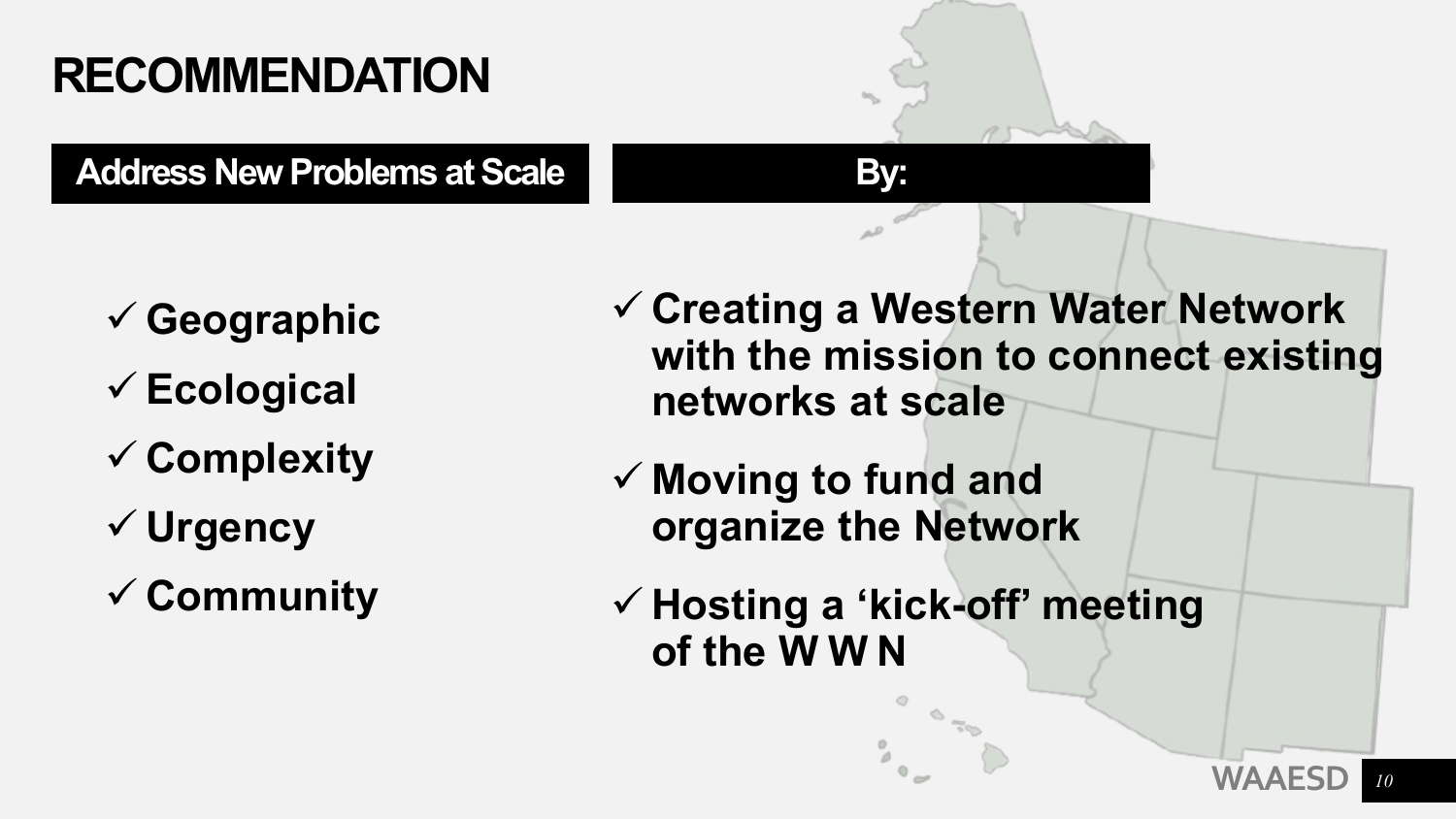

**WAAESD** Western Association of Agricultural Experiment Station Directors **WEDA**

Western Extension Directors Association

### **DIRECTORS APPROVED**

- **Supporting the joint creation of a Rapid Response 500 series project between WAAESD and WEDA to jointly establish the Western Water Network.**
- **Encouraging participation in the Western Water Network.**
- **Prioritizing water efforts for the year.**

**WAAESD**